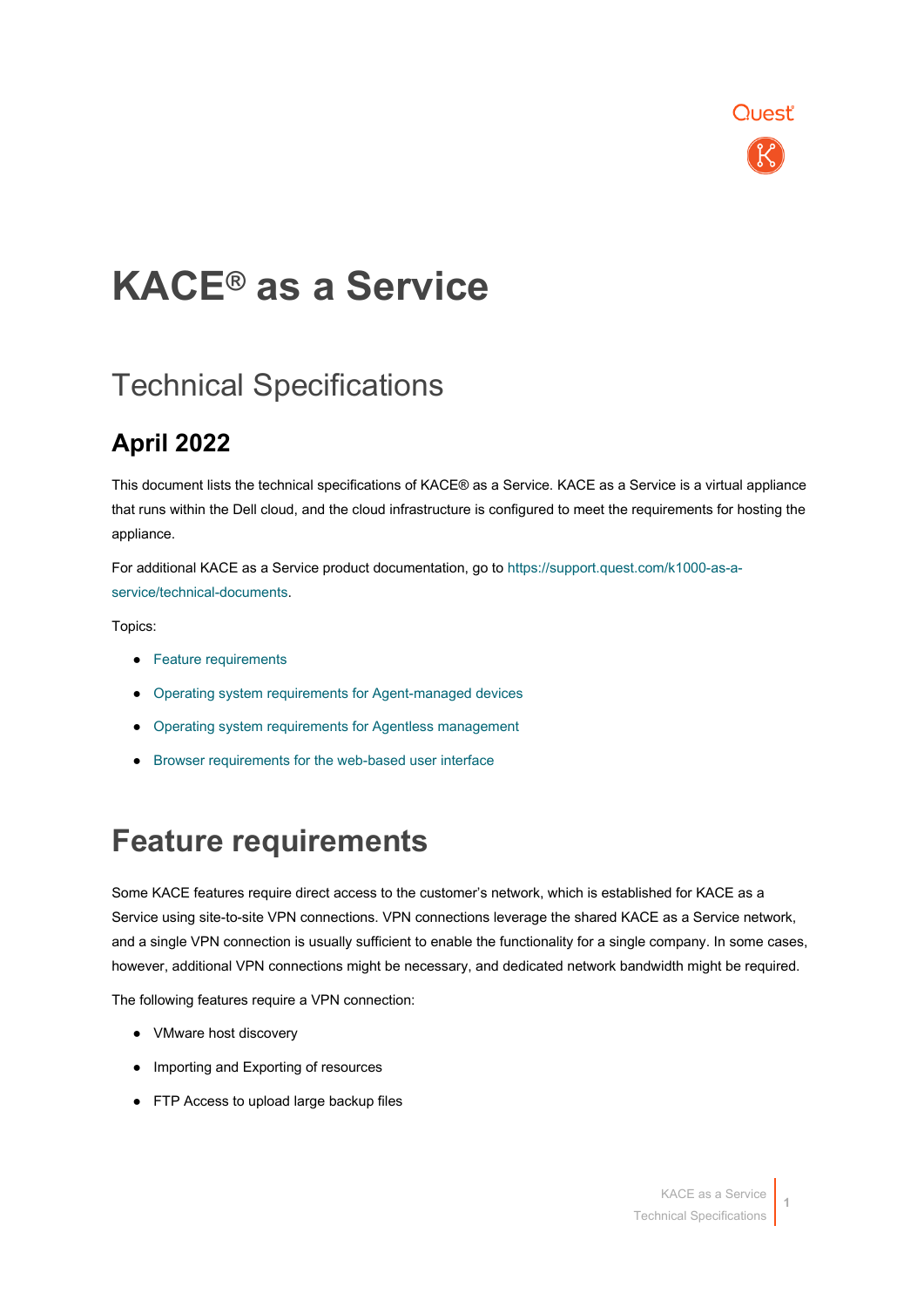- Application packages and script dependencies must be uploaded using HTTP. Large package uploads could timeout on slower network connections. Packages larger than 2 GB must be distributed using an Alternate Download Location from an internal file server.
- LDAP User and device labels
- LDAP User authentication
- LDAP user import
- Active Directory Single Sign On (SSO) for the Administrator and User Console
- Email forwarding, used for Service Desk tickets and other email communications (such as use with Exchange)

For more information, see the KACE as a Service Setup Guide. Go to [https://support.quest.com/kace-systems](https://support.quest.com/kace-systems-management-appliance/technical-documents)[management-appliance/technical-documents](https://support.quest.com/kace-systems-management-appliance/technical-documents) to view documentation for the latest release.

## <span id="page-1-0"></span>**Operating system requirements for Agentmanaged devices**

The KACE Systems Management Appliance (SMA) Agent is an application that can be installed on devices to enable device management through the KACE SMA. The KACE SMA Agent can be installed on devices that meet the following operating system requirements.

For additional specifications, see the operating system vendor's documentation. The appliance imposes no additional requirements, and supports 32-bit and 64-bit architectures where applicable.

| <b>Windows®</b>                                                                                               |  |
|---------------------------------------------------------------------------------------------------------------|--|
|                                                                                                               |  |
| Windows 11 IoT<br>Enterprise<br>21H <sub>2</sub>                                                              |  |
| Windows 11<br>Professional, Enterprise<br>21H <sub>2</sub>                                                    |  |
| Windows 10 IoT<br>Enterprise<br>1809                                                                          |  |
| Windows 10<br>Professional, Enterprise<br>1607, 1703, 1709, 1803, 1809, 1903, 1909, 2004,<br>20H2, 21H1, 21H2 |  |
| Windows 8, 8.1<br>Professional, Enterprise                                                                    |  |

**Table 2. Operating system requirements**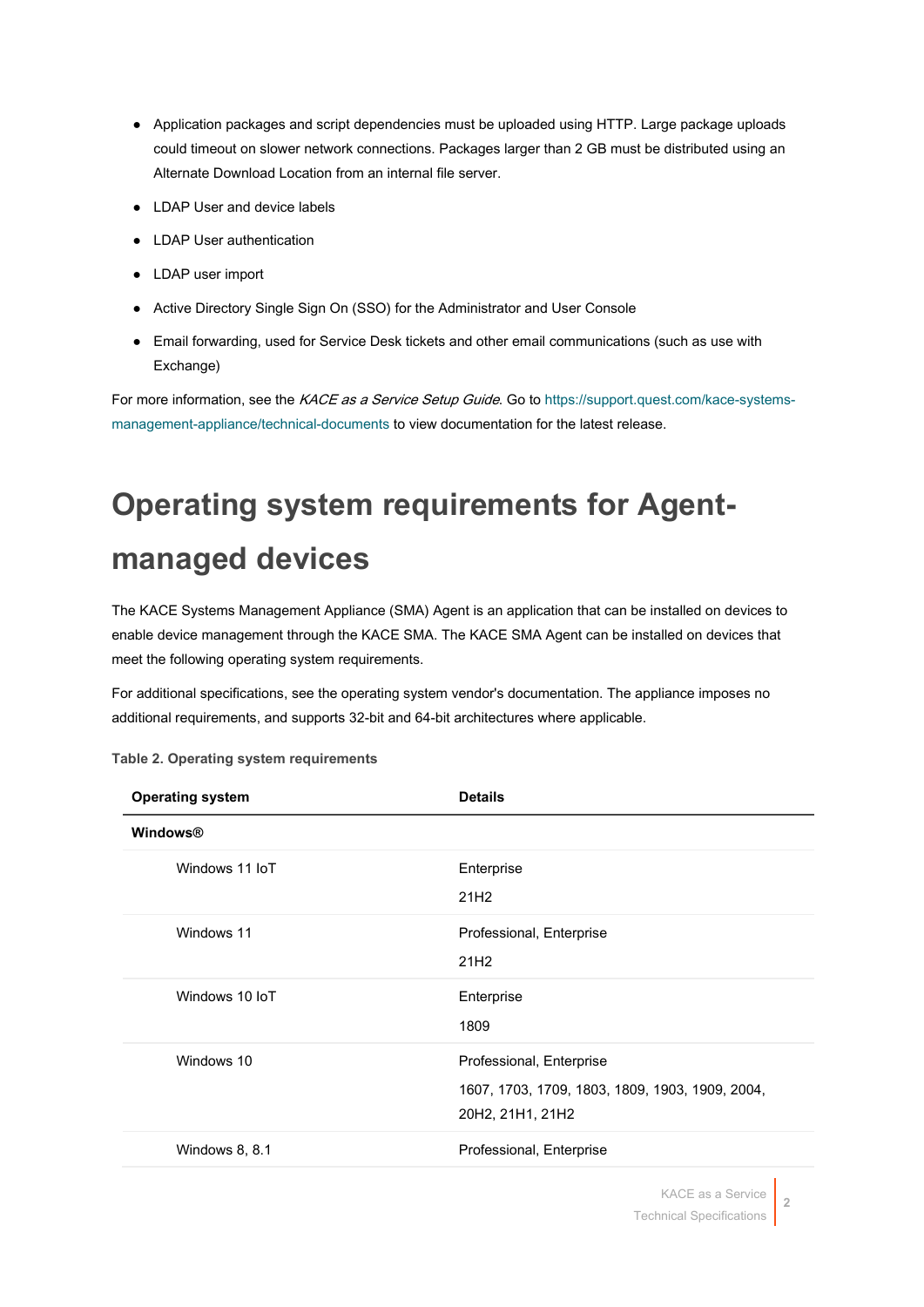| Windows 7                                | Professional, Enterprise, Ultimate                 |
|------------------------------------------|----------------------------------------------------|
| Windows Server 2022                      |                                                    |
| Windows Server 2019, 2016                | Essentials, Standard, Datacenter                   |
| Windows Server 2012, 2012 R2             | Foundation, Essentials, Standard, Datacenter       |
| Windows Server 2008 R2                   | Foundation, Essentials, Standard, Datacenter       |
| <b>Mac®</b>                              |                                                    |
| macOS®                                   | 10.14, 10.15, 11.0, 12.0, 12.3                     |
| Linux®                                   |                                                    |
| Linux Red Hat® Linux AS and ES           | $7.4 - 8.x$                                        |
|                                          | 64-bit architecture only                           |
| <b>Ubuntu®</b>                           | 18.04, 20.4                                        |
|                                          | 64-bit architecture only                           |
| SUSE® Linux Enterprise Server            | 12, 15                                             |
|                                          | 64-bit architecture only                           |
| Raspbian Linux (on Raspberry Pi devices) | Debian versions:                                   |
|                                          | 8 (Jessie), 9 (Stretch), running on Raspberry Pi 3 |
|                                          | 10 (Buster), running on Raspberry Pi 3, 4          |
| CentOS™                                  | $7.4 - 8$                                          |
|                                          | 64-bit architecture only                           |

## **Operating system requirements for Agentless management**

Agentless management enables you to inventory devices without using the KACE Agent. Agentless management can be enabled for devices that have the following operating systems:

- <span id="page-2-0"></span>• CentOS™
- Chrome™ OS
- Debian®
- Fedora®
- FreeBSD®
- Mac OS X
- Oracle® Enterprise Linux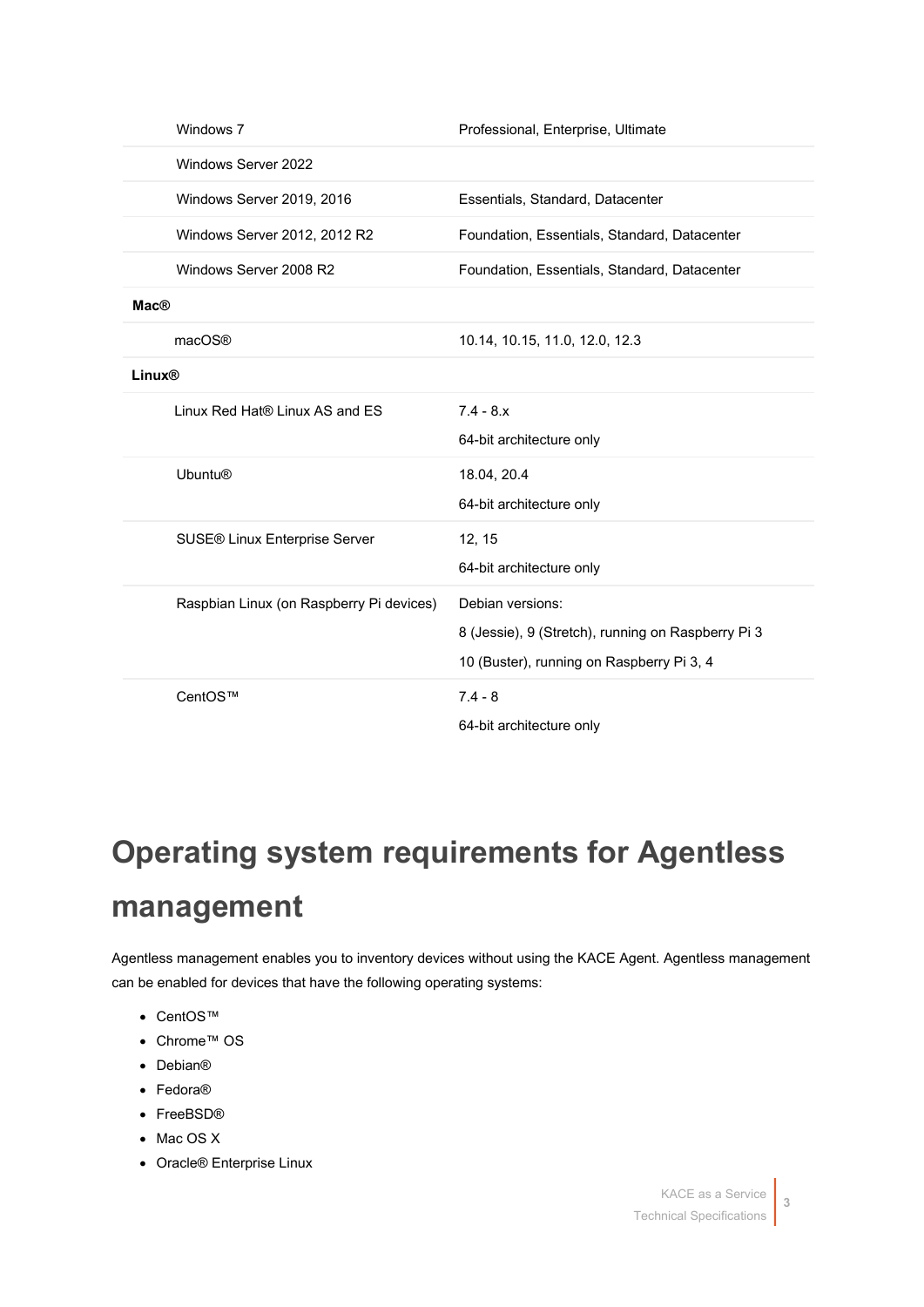- Raspbian Linux (on Raspberry Pi devices)
- Red Hat
- SUSE
- Solaris®
- Ubuntu
- Windows
- Windows Server

# **Browser requirements for the web-based user interface**

To access the KACE as a Service web-based Administrator Console and User Console, use a monitor with a screen resolution of at least 1280 pixels by 800 pixels and one of the following web browser applications.

**Table 3. Browser requirements for the web-based user interface**

| <b>Browser</b>       | <b>Details</b> |
|----------------------|----------------|
| Microsoft Edge™      | 40.x or later  |
| Firefox <sup>®</sup> | 63.x or later  |
| Safari <sup>®</sup>  | 10.0 or later  |
| Chrome™              | 71.0 or later  |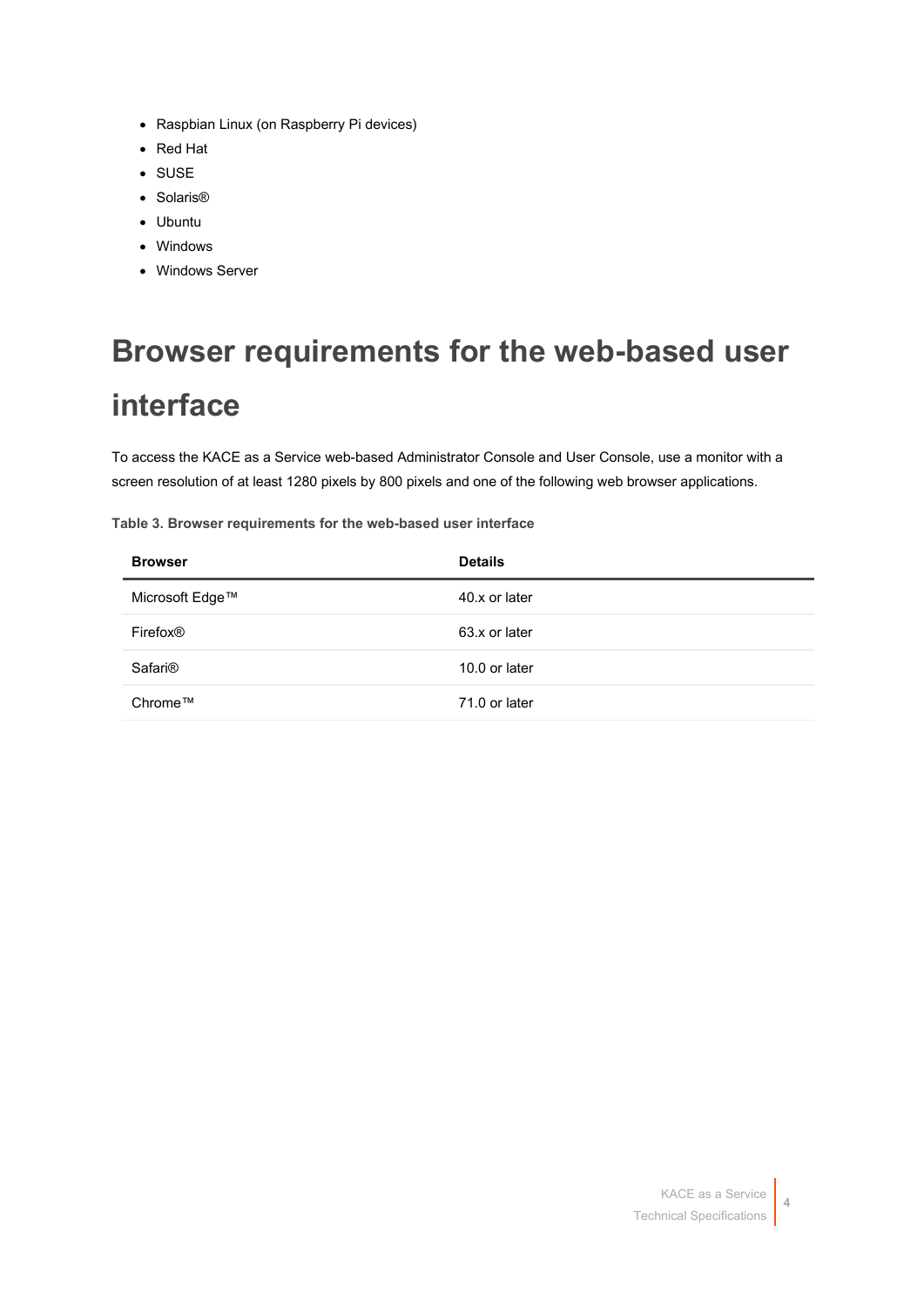## **About us**

Quest creates software solutions that make the benefits of new technology real in an increasingly complex IT landscape. From database and systems management, to Active Directory and Office 365 management, and cyber security resilience, Quest helps customers solve their next IT challenge now. Around the globe, more than 130,000 companies and 95% of the Fortune 500 count on Quest to deliver proactive management and monitoring for the next enterprise initiative, find the next solution for complex Microsoft challenges and stay ahead of the next threat. Quest Software. Where next meets now. For more information, visit [www.quest.com.](https://www.quest.com/company/contact-us.aspx)

### **Technical support resources**

Technical support is available to Quest customers with a valid maintenance contract and customers who have trial versions. You can access the Quest Support Portal at [https://support.quest.com.](https://support.quest.com/)

The Support Portal provides self-help tools you can use to solve problems quickly and independently, 24 hours a day, 365 days a year. The Support Portal enables you to:

- Submit and manage a Service Request
- View Knowledge Base articles
- Sign up for product notifications
- Download software and technical documentation
- View how-to-videos
- Engage in community discussions
- Chat with support engineers online
- View services to assist you with your product.